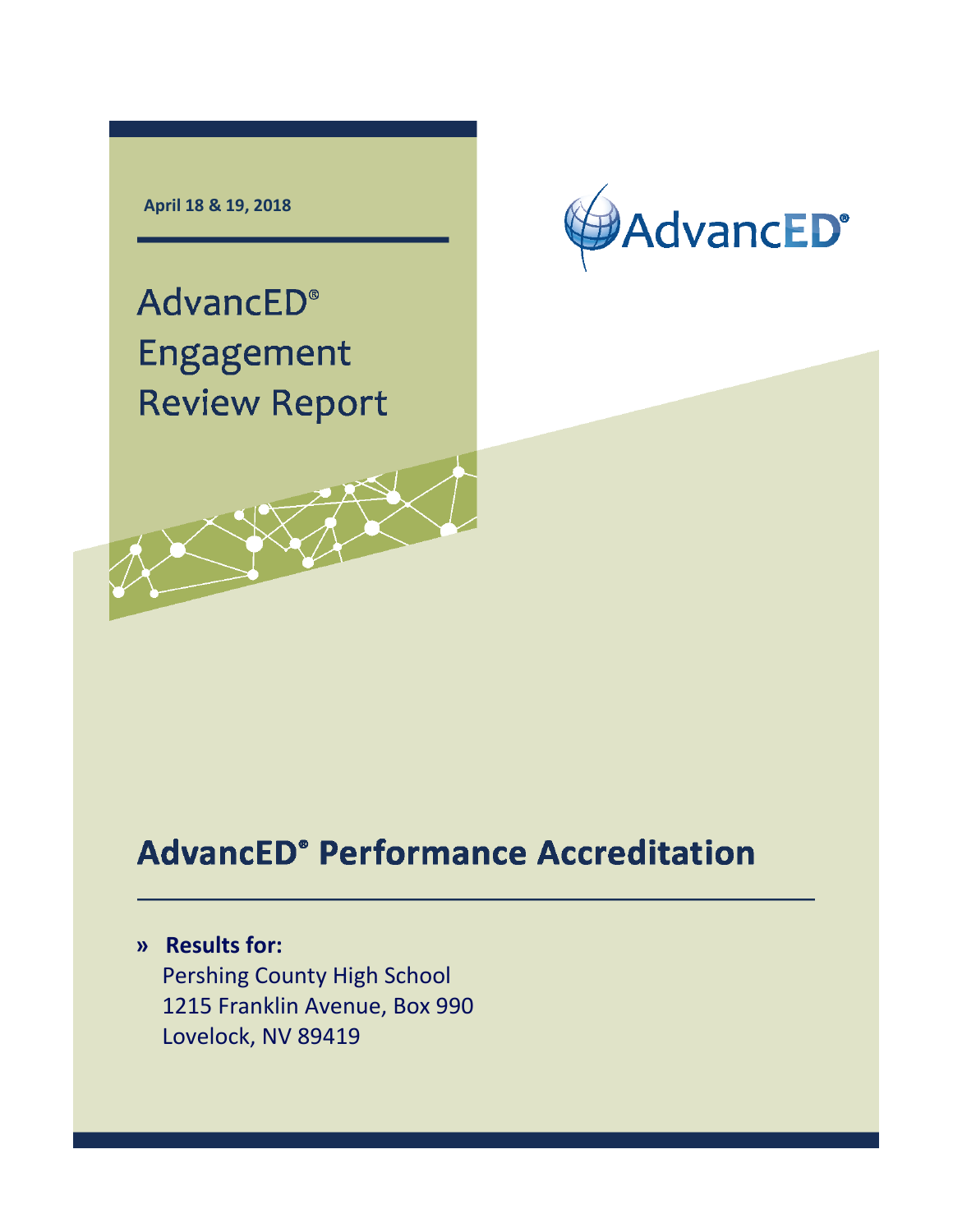

# **Table of Contents**

| Accreditation Recommendation and Index of Educational Quality™ (IEQ™) 10 |  |
|--------------------------------------------------------------------------|--|
|                                                                          |  |
|                                                                          |  |
|                                                                          |  |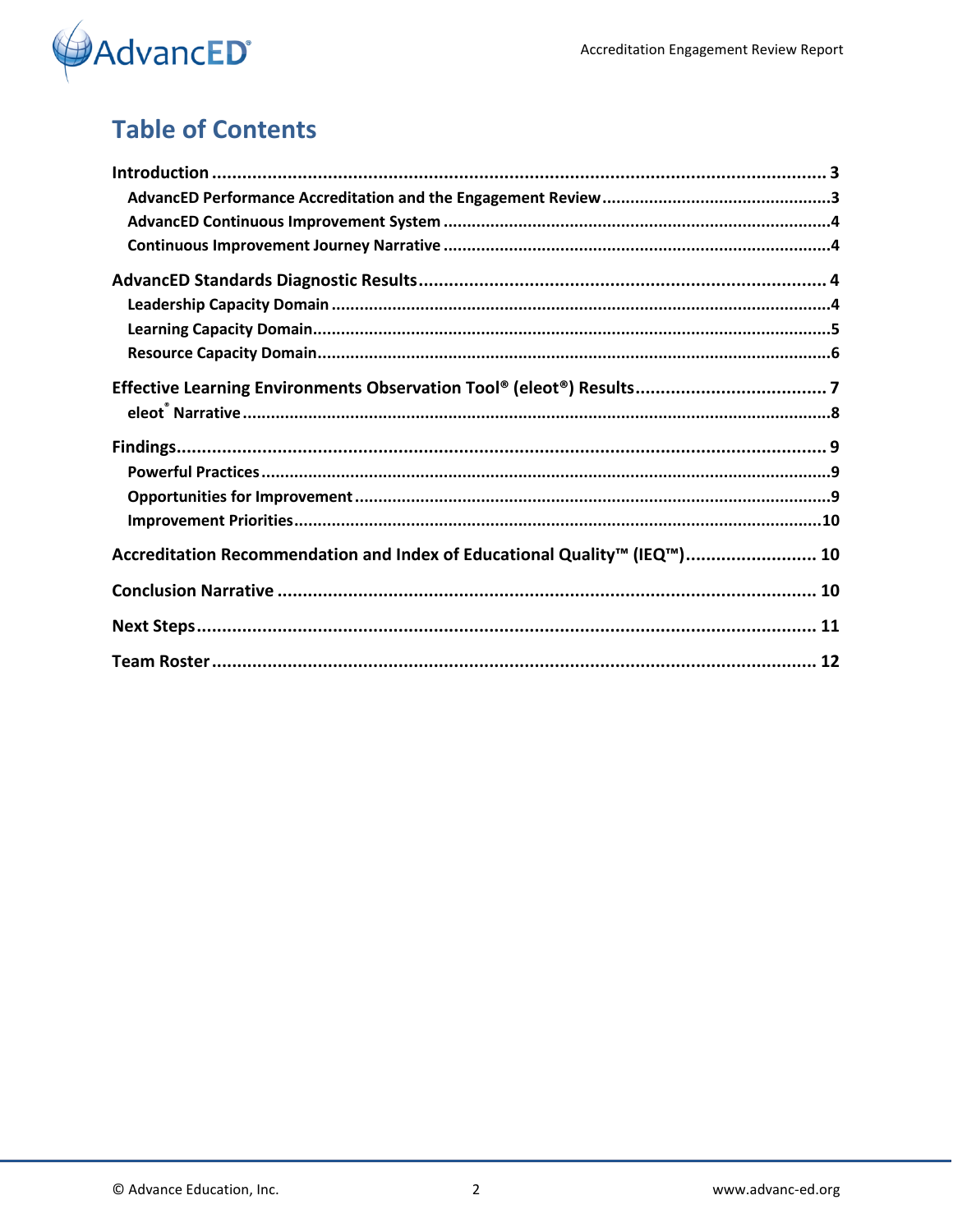

### <span id="page-2-0"></span>**Introduction**

#### <span id="page-2-1"></span>**AdvancED Performance Accreditation and the Engagement Review**

Accreditation is pivotal to leveraging education quality and continuous improvement. Using a set of rigorous research based standards, the accreditation process examines the whole institution—the program, the cultural context and the community of stakeholders—to determine how well the parts work together to meet the needs of learners. Through the AdvancED Accreditation Process, highly skilled and trained Engagement Review Teams gather first-hand evidence and information pertinent to evaluating an institution's performance against the research-based AdvancED Performance Standards. Using these Standards, Engagement Review Teams assess the quality of learning environments to gain valuable insights and target improvements in teaching and learning. AdvancED provides Standards that are tailored for all education providers so that the benefits of accreditation are universal across the education community.

Through a comprehensive review of evidence and information, our experts gain a broad understanding of institution quality. Using the Standards, the review team provides valuable feedback to institutions that helps to focus and guide each institution's improvement journey. Valuable evidence and information from other stakeholders, including students, also is obtained through interviews, surveys and additional activities.

As a part of the Engagement Review, stakeholders were interviewed by members of the Engagement Review Team to gain their perspectives on topics relevant to the institution's learning environment and organizational effectiveness. The feedback gained through the stakeholder interviews was considered with other evidences and data to support the findings of the Engagement Review. The following chart depicts the numbers of persons interviewed representative of various stakeholder groups.

| <b>Stakeholder Groups</b> | <b>Number</b> |
|---------------------------|---------------|
| Administrator             |               |
| Teachers                  | 8             |
| Students                  | ь             |
| Parents                   |               |
| Community members         |               |
|                           |               |
| Total                     | 18            |

Once all of the information is compiled and reviewed, the team develops the Engagement Review Report and presents preliminary results to the institution. Results from the Engagement Review are reported in four ratings represented by colors. These ratings provide guidance and insight into an institution's continuous improvement efforts as described below:

| <b>Color</b> | Rating                      | <b>Description</b>                                         |
|--------------|-----------------------------|------------------------------------------------------------|
| <b>Red</b>   | Needs Improvement           | Identifies key areas that need more focused improvement    |
|              |                             | efforts                                                    |
| Yellow       | Emerging                    | Represents areas to enhance and extend current improvement |
|              |                             | efforts                                                    |
| Green        | <b>Meets Expectations</b>   | Pinpoints quality practices that meet the Standards        |
| <b>Blue</b>  | <b>Exceeds Expectations</b> | Demonstrates noteworthy practices producing clear results  |
|              |                             | that exceed expectations                                   |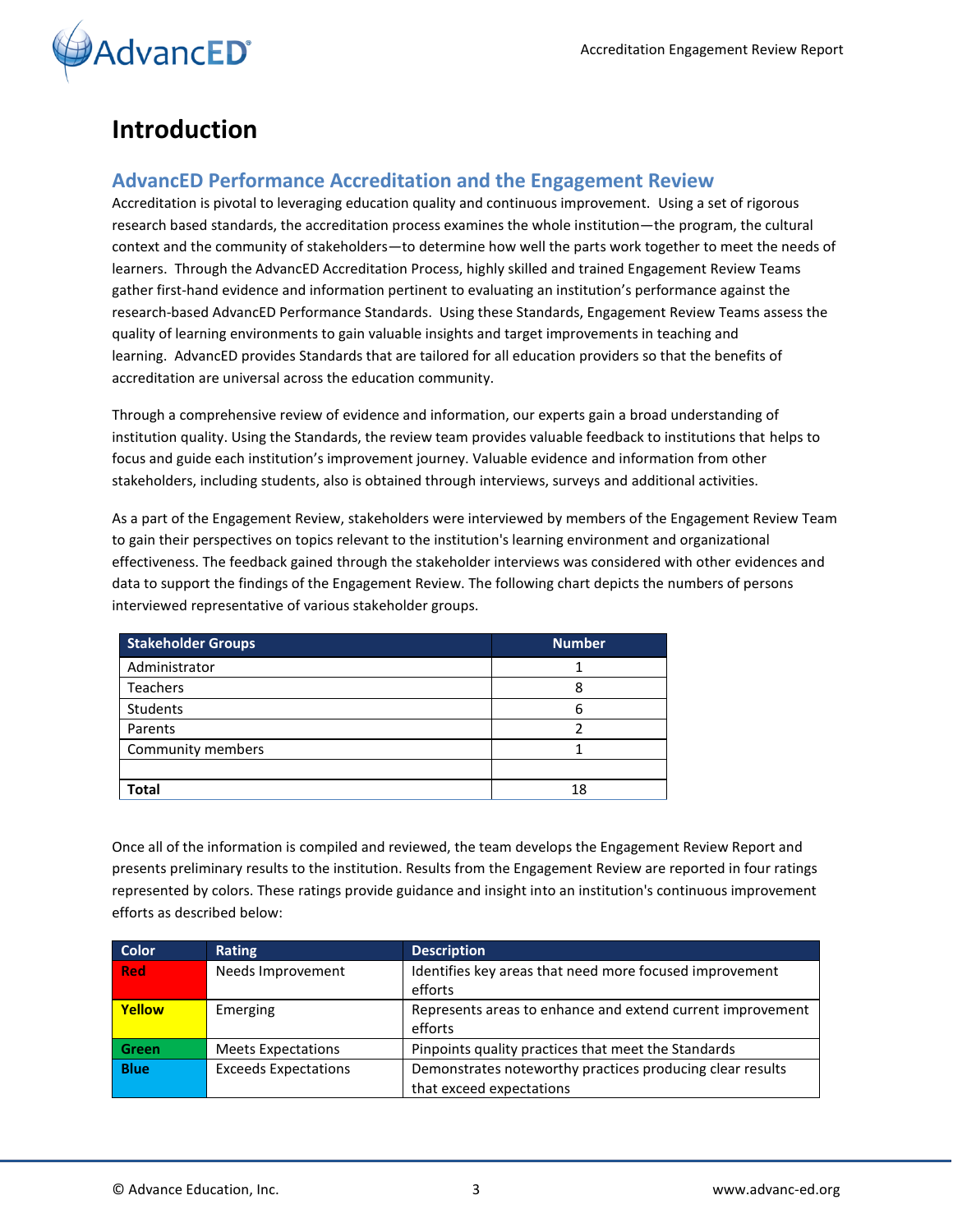

### <span id="page-3-0"></span>**AdvancED Continuous Improvement System**

The AdvancED Continuous Improvement System (CIS) provides a systemic fully integrated solution to help institutions map out and navigate a successful improvement journey. In the same manner that educators are expected to understand the unique needs of every learner and tailor the education experience to drive student success, every institution must be empowered to map out and embrace their unique improvement journey. AdvancED expects institutions to use the results and the analysis of data from various interwoven components for the implementation of improvement actions to drive education quality and improved student outcomes. While each improvement journey is unique, the journey is driven by key actions. AdvancED identifies three important components of a continuous improvement process and provides feedback on the components of the journey using a rubric that identifies the three areas to guide the improvement journey. The areas are as follows:

| <b>Commitment to Continuous Improvement</b>                                                                         | Rating          |
|---------------------------------------------------------------------------------------------------------------------|-----------------|
| The institution has collected sufficient and quality data to identify school improvement<br>needs.                  | <b>Emerging</b> |
| Implications from the analysis of data have been identified and used for the development<br>of key strategic goals. | <b>Emerging</b> |
| The institution demonstrates the capacity to implement their continuous improvement<br>journey.                     | <b>Emerging</b> |

### <span id="page-3-1"></span>**Continuous Improvement Journey Narrative**

Pershing County High School has a continuous improvement process in place. A motto and mission statement exists. The motto has been recently updated and reviewed by staff and students. The mission statement, with well-defined expectations, should be reviewed and revised on a consistent basis allowing for all stakeholder input. The school has procedures in place to collect data but needs to continue to expand to a more systematic approach to ensure they use a wide range of data that can help guide their instructional practices in the classrooms. The measurable goals are based on appropriate data sources. The activities and resources to meet the goals are defined in the improvement process. The school is encouraged to define a high-impact collaborative process to ensure all departments are analyzing data and using it to address individual student learning goals. Feedback data from multiple stakeholders need to be collected and analyzed to make informed decisions about school improvement.

# <span id="page-3-2"></span>**AdvancED Standards Diagnostic Results**

The AdvancED Performance Standards Diagnostic is used by the Engagement Review Team to evaluate the institution's effectiveness based on AdvancED's Performance Standards. The diagnostic consists of three components built around each of the three Domains: **Leadership Capacity**, **Learning Capacity** and **Resource Capacity**. Point values are established within the diagnostic and a percentage of the points earned by the institution for each Standard is calculated from the point values for each Standard. Results are reported within four ranges identified by the colors representing Needs Improvement (Red), Emerging (Yellow), Meets Expectations (Green), Exceeds Expectations (Blue). The results for the three Domains are presented in the tables that follow.

### <span id="page-3-3"></span>**Leadership Capacity Domain**

The capacity of leadership to ensure an institution's progress toward its stated objectives is an essential element of organizational effectiveness. An institution's leadership capacity includes the fidelity and commitment to its purpose and direction; the effectiveness of governance and leadership to enable the institution to realize its stated objectives; the ability to engage and involve stakeholders in meaningful and productive ways; and the capacity to implement strategies that improve learner and educator performance.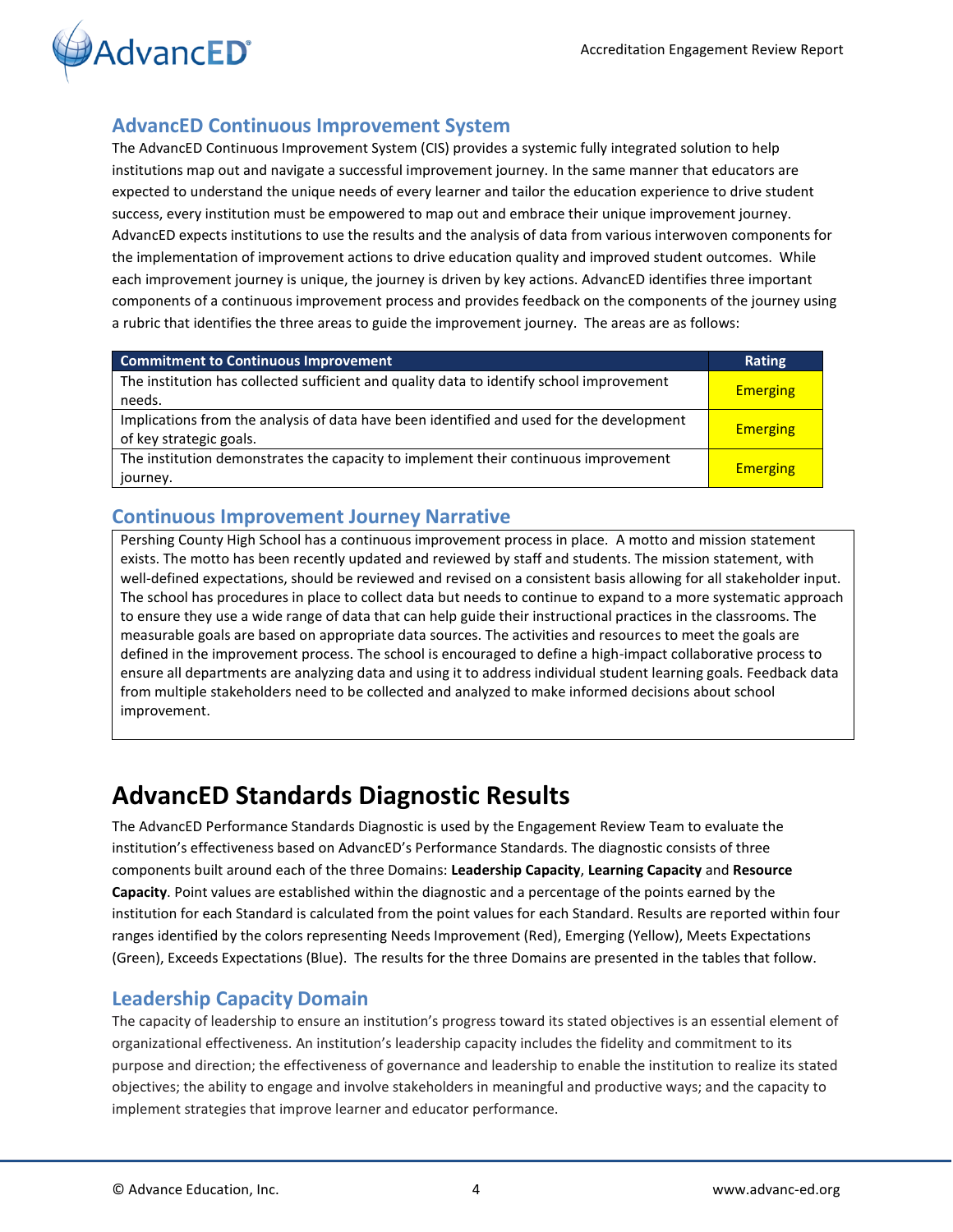

|      | <b>Leadership Capacity Standards</b>                                                                                                                                            | Rating                              |
|------|---------------------------------------------------------------------------------------------------------------------------------------------------------------------------------|-------------------------------------|
| 1.1  | The institution commits to a purpose statement that defines beliefs about teaching<br>and learning including the expectations for learners.                                     | <b>Needs</b><br>Improvement         |
| 1.2  | Stakeholders collectively demonstrate actions to ensure the achievement of the<br>institution's purpose and desired outcomes for learners.                                      | <b>Emerging</b>                     |
| 1.3  | The institution engages in a continuous improvement process that produces<br>evidence, including measurable results of improving student learning and<br>professional practice. | <b>Needs</b><br>Improvement         |
| 1.4  | The governing authority establishes and ensures adherence to policies that are<br>designed to support institutional effectiveness.                                              | <b>Meets</b><br><b>Expectations</b> |
| 1.5  | The governing authority adheres to a code of ethics and functions within defined<br>roles and responsibilities.                                                                 | <b>Meets</b><br><b>Expectations</b> |
| 1.6  | Leaders implement staff supervision and evaluation processes to improve<br>professional practice and organizational effectiveness.                                              | <b>Needs</b><br>Improvement         |
| 1.7  | Leaders implement operational process and procedures to ensure organizational<br>effectiveness in support of teaching and learning.                                             | <b>Emerging</b>                     |
| 1.8  | Leaders engage stakeholders to support the achievement of the institution's<br>purpose and direction.                                                                           | <b>Needs</b><br>Improvement         |
| 1.9  | The institution provides experiences that cultivate and improve leadership<br>effectiveness.                                                                                    | <b>Meets</b><br><b>Expectations</b> |
| 1.10 | Leaders collect and analyze a range of feedback data from multiple stakeholder<br>groups to inform decision-making that results in improvement.                                 | <b>Needs</b><br>Improvement         |

### <span id="page-4-0"></span>**Learning Capacity Domain**

The impact of teaching and learning on student achievement and success is the primary expectation of every institution. An effective learning culture is characterized by positive and productive teacher/learner relationships; high expectations and standards; a challenging and engaging curriculum; quality instruction and comprehensive support that enable all learners to be successful; and assessment practices (formative and summative) that monitor and measure learner progress and achievement. Moreover, a quality institution evaluates the impact of its learning culture, including all programs and support services, and adjusts accordingly.

| <b>Learning Capacity Standards</b> |                                                                                                                                                                      | Rating                              |
|------------------------------------|----------------------------------------------------------------------------------------------------------------------------------------------------------------------|-------------------------------------|
| 2.1                                | Learners have equitable opportunities to develop skills and achieve the content<br>and learning priorities established by the institution.                           | <b>Emerging</b>                     |
| 2.2                                | The learning culture promotes creativity, innovation and collaborative problem-<br>solving.                                                                          | <b>Emerging</b>                     |
| 2.3                                | The learning culture develops learners' attitudes, beliefs and skills needed for<br>success.                                                                         | <b>Meets</b><br><b>Expectations</b> |
| 2.4                                | The institution has a formal structure to ensure learners develop positive<br>relationships with and have adults/peers who support their educational<br>experiences. | <b>Meets</b><br>Expectations        |
| 2.5                                | Educators implement a curriculum that is based on high expectations and prepares<br>learners for their next levels.                                                  | <b>Emerging</b>                     |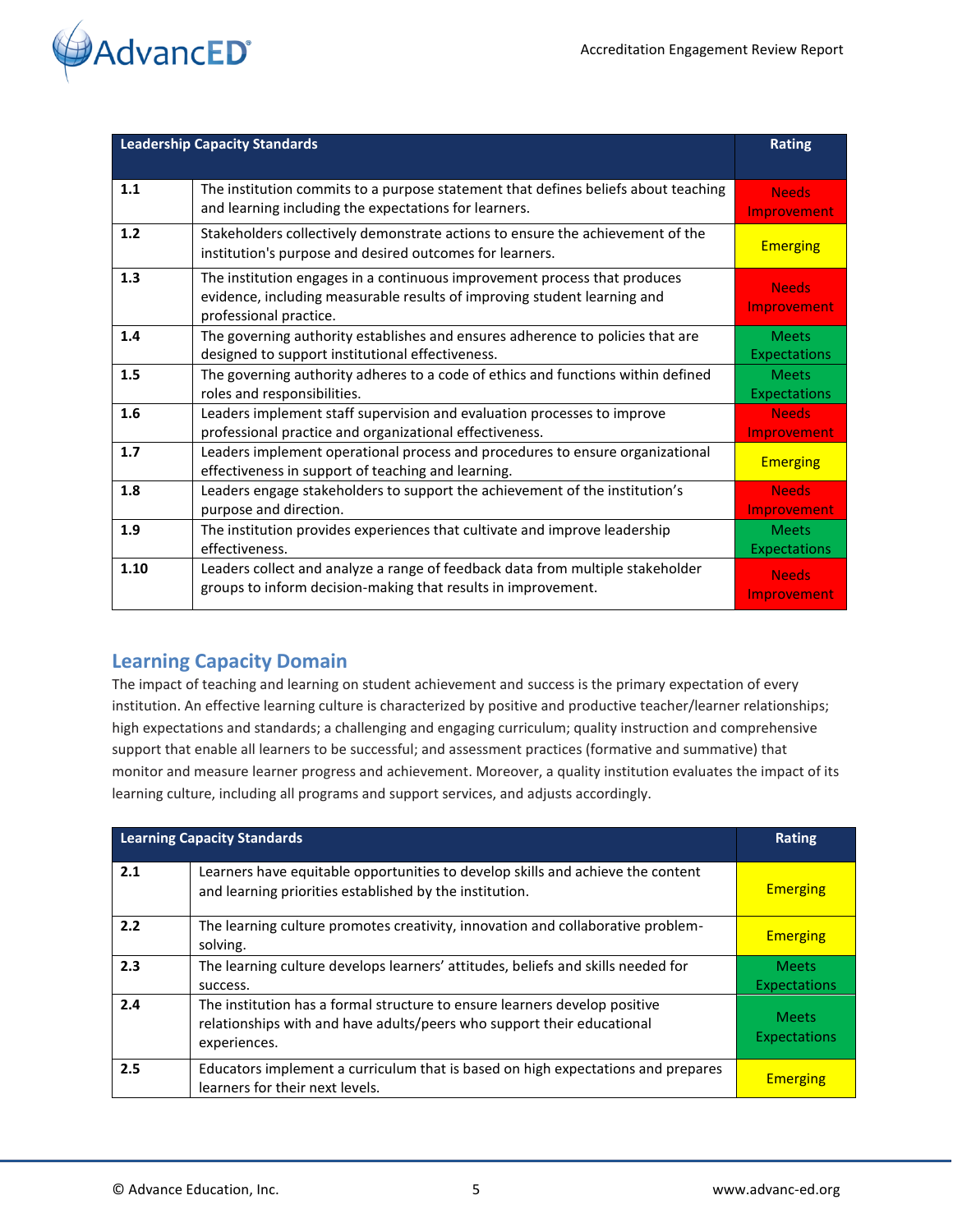

| <b>Learning Capacity Standards</b> |                                                                                                                                                                               | <b>Rating</b>                       |
|------------------------------------|-------------------------------------------------------------------------------------------------------------------------------------------------------------------------------|-------------------------------------|
| 2.6                                | The institution implements a process to ensure the curriculum is aligned to<br>standards and best practices.                                                                  | <b>Emerging</b>                     |
| 2.7                                | Instruction is monitored and adjusted to meet individual learners' needs and the<br>institution's learning expectations.                                                      | <b>Emerging</b>                     |
| 2.8                                | The institution provides programs and services for learners' educational futures<br>and career planning.                                                                      | <b>Emerging</b>                     |
| 2.9                                | The institution implements, evaluates, and monitors processes to identify and<br>address the specialized social, emotional, developmental, and academic needs of<br>students. | <b>Emerging</b>                     |
| 2.10                               | Learning progress is reliably assessed and consistently and clearly communicated.                                                                                             | <b>Meets</b><br><b>Expectations</b> |
| 2.11                               | Educators gather, analyze, and use formative and summative data that lead to<br>demonstrable improvement of student learning.                                                 | <b>Emerging</b>                     |
| 2.12                               | The institution implements a process to continuously assess its programs and<br>organizational conditions to improve student learning.                                        | <b>Meets</b><br><b>Expectations</b> |

### <span id="page-5-0"></span>**Resource Capacity Domain**

The use and distribution of resources support the stated mission of the institution. Institutions ensure that resources are distributed and utilized equitably so that the needs of all learners are adequately and effectively addressed. The utilization of resources includes support for professional learning for all staff. The institution examines the allocation and use of resources to ensure appropriate levels of funding, sustainability, organizational effectiveness, and increased student learning.

|     | <b>Resource Capacity Standards</b>                                                                                                                                                                         | <b>Rating</b>                       |
|-----|------------------------------------------------------------------------------------------------------------------------------------------------------------------------------------------------------------|-------------------------------------|
| 3.1 | The institution plans and delivers professional learning to improve the learning<br>environment, learner achievement, and the institution's effectiveness.                                                 | <b>Emerging</b>                     |
| 3.2 | The institution's professional learning structure and expectations promote<br>collaboration and collegiality to improve learner performance and organizational<br>effectiveness.                           | <b>Emerging</b>                     |
| 3.3 | The institution provides induction, mentoring, and coaching programs that ensure all<br>staff members have the knowledge and skills to improve student performance and<br>organizational effectiveness.    | <b>Needs</b><br>Improvement         |
| 3.4 | The institution attracts and retains qualified personnel who support the institution's<br>purpose and direction                                                                                            | <b>Needs</b><br>Improvement         |
| 3.5 | The institution integrates digital resources into teaching, learning, and operations to<br>improve professional practice, student performance, and organizational<br>effectiveness.                        | <b>Emerging</b>                     |
| 3.6 | The institution provides access to information resources and materials to support the<br>curriculum, programs, and needs of students, staff, and the institution.                                          | <b>Meets</b><br><b>Expectations</b> |
| 3.7 | The institution demonstrates strategic resource management that includes long-<br>range planning and use of resources in support of the institution's purpose and<br>direction.                            | <b>Meets</b><br><b>Expectations</b> |
| 3.8 | The institution allocates human, material, and fiscal resources in alignment with the<br>institution's identified needs and priorities to improve student performance and<br>organizational effectiveness. | <b>Meets</b><br><b>Expectations</b> |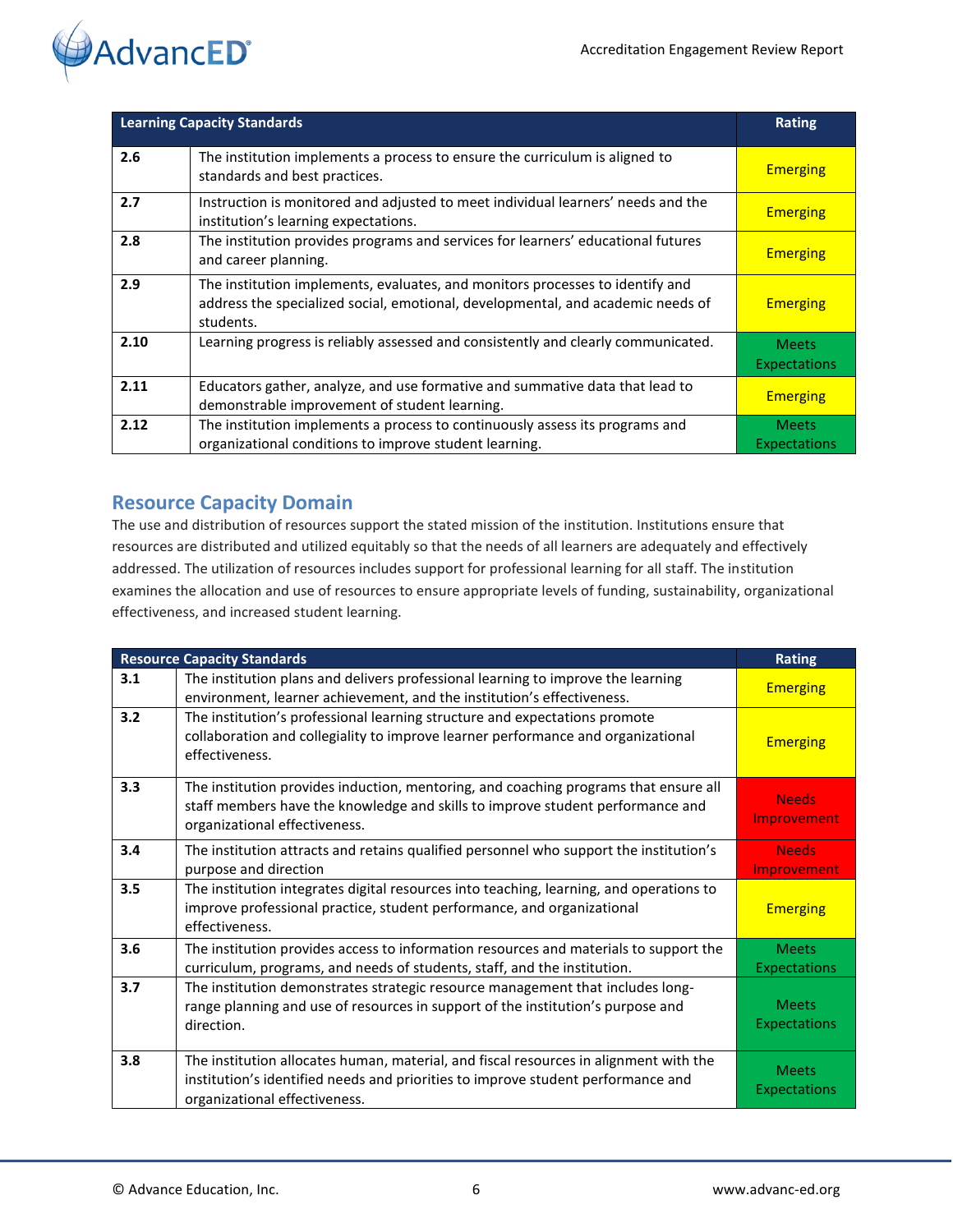

# <span id="page-6-0"></span>**Effective Learning Environments Observation Tool® (eleot®)**

# **Results**

The eProve**™** Effective Learning Environments Observation Tool® (eleot®) is a learner-centric classroom observation tool that comprises 28 items organized in seven environments aligned with the AdvancED Standards. The eleot provides useful, relevant, structured, and quantifiable data on the extent to which students are engaged in activities and/or demonstrate knowledge, attitudes, and/or dispositions that are conducive to effective learning. Classroom observations are conducted for a minimum of 20 minutes. Results from eleot are reported on a scale of one to four based on the degree and quality of the engagement.

| eleot <sup>®</sup> Observations                                                                                                                                                                                              |               |
|------------------------------------------------------------------------------------------------------------------------------------------------------------------------------------------------------------------------------|---------------|
| Total Number of eleot <sup>®</sup> Observations                                                                                                                                                                              | 13            |
| <b>Environments</b>                                                                                                                                                                                                          | <b>Rating</b> |
| <b>Equitable Learning Environment</b>                                                                                                                                                                                        | 3.23          |
| Learners engage in differentiated learning opportunities and/or activities that meet their needs                                                                                                                             | 3.21          |
| Learners have equal access to classroom discussions, activities, resources, technology, and<br>support                                                                                                                       | 3.26          |
| Learners are treated in a fair, clear and consistent manner                                                                                                                                                                  | 3.24          |
| Learners demonstrate and/or have opportunities to develop empathy/respect/appreciation for<br>differences in abilities, aptitudes, backgrounds, cultures, and/or other human characteristics,<br>conditions and dispositions | 3.19          |
| <b>High Expectations Environment</b>                                                                                                                                                                                         | 3.20          |
| Learners strive to meet or are able to articulate the high expectations established by themselves<br>and/or the teacher                                                                                                      | 3.21          |
| Learners engage in activities and learning that are challenging but attainable                                                                                                                                               | 3.19          |
| Learners demonstrate and/or are able to describe high quality work                                                                                                                                                           | 3.20          |
| Learners engage in rigorous coursework, discussions, and/or tasks that require the use of<br>higher order thinking (e.g., analyzing, applying, evaluating, synthesizing)                                                     | 3.21          |
| Learners take responsibility for and are self-directed in their learning                                                                                                                                                     | 3.20          |
| <b>Supportive Learning Environment</b>                                                                                                                                                                                       | 3.27          |
| Learners demonstrate a sense of community that is positive, cohesive, engaged, and purposeful                                                                                                                                | 3.27          |
| Learners take risks in learning (without fear of negative feedback)                                                                                                                                                          | 3.26          |
| Learners are supported by the teacher, their peers and/or other resources to understand<br>content and accomplish tasks                                                                                                      | 3.28          |
| Learners demonstrate a congenial and supportive relationship with their teacher                                                                                                                                              | 3.27          |
| <b>Active Learning Environment</b>                                                                                                                                                                                           | 2.94          |
| Learners' discussions/dialogues/exchanges with each other and the teacher predominate                                                                                                                                        | 2.96          |
| Learners make connections from content to real-life experiences                                                                                                                                                              | 2.91          |
| Learners are actively engaged in the learning activities                                                                                                                                                                     | 2.97          |
| Learners collaborate with their peers to accomplish/complete projects, activities, tasks and/or                                                                                                                              | 2.90          |
| assignments                                                                                                                                                                                                                  |               |
| <b>Progress Monitoring and Feedback Environment</b>                                                                                                                                                                          | 2.79          |
| Learners monitor their own learning progress or have mechanisms whereby their learning<br>progress is monitored                                                                                                              | 2.78          |
| Learners receive/respond to feedback (from teachers/peers/other resources) to improve<br>understanding and/or revise work                                                                                                    | 2.80          |
| Learners demonstrate and/or verbalize understanding of the lesson/content                                                                                                                                                    | 2.80          |
| Learners understand and/or are able to explain how their work is assessed                                                                                                                                                    | 2.78          |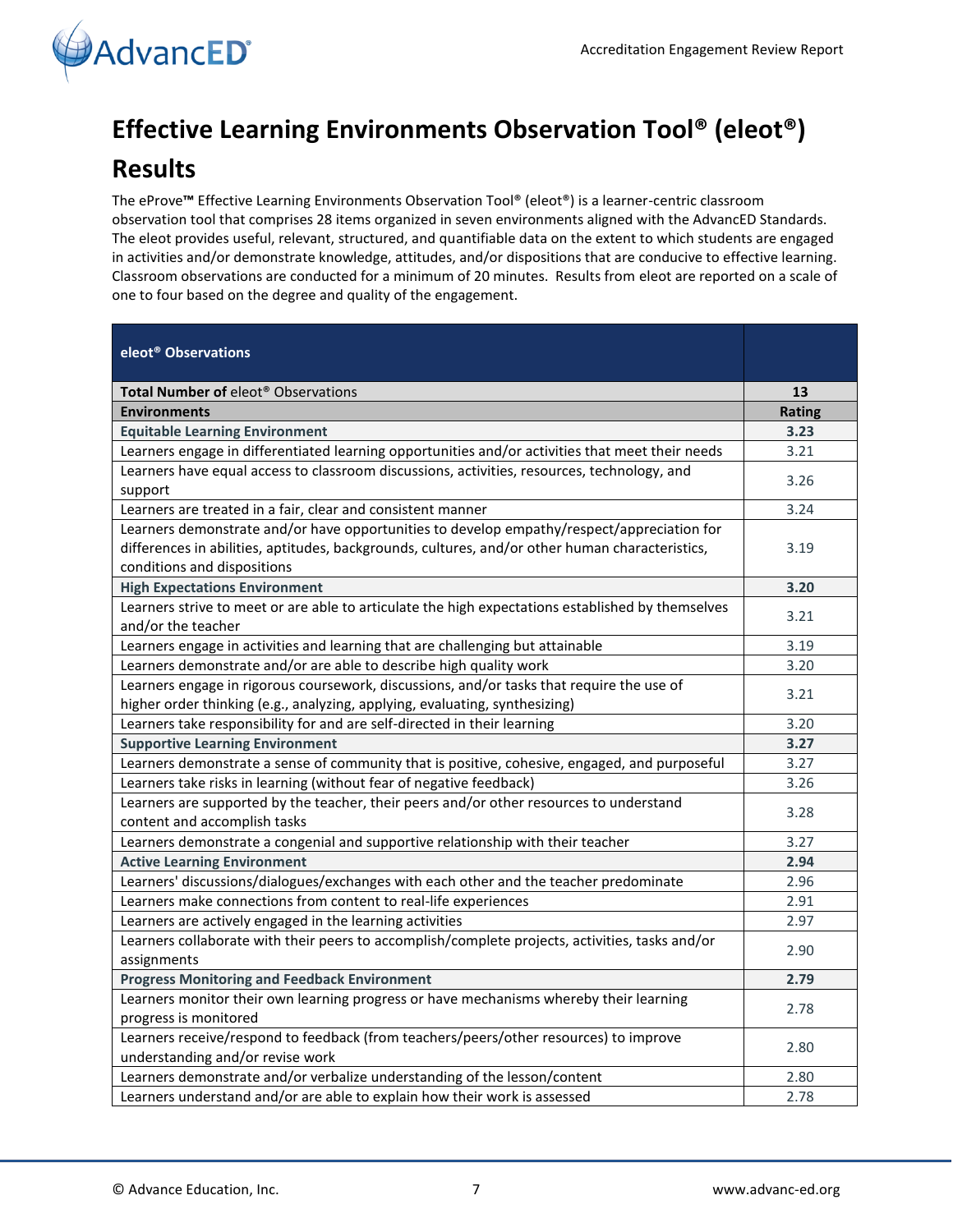

| eleot <sup>®</sup> Observations                                                                                          |        |
|--------------------------------------------------------------------------------------------------------------------------|--------|
| <b>Total Number of elect<sup>®</sup> Observations</b>                                                                    | 13     |
| <b>Environments</b>                                                                                                      | Rating |
| <b>Well-Managed Learning Environment</b>                                                                                 | 3.37   |
| Learners speak and interact respectfully with teacher(s) and each other                                                  | 3.39   |
| Learners demonstrate knowledge of and/or follow classroom rules and behavioral expectations<br>and work well with others | 3.37   |
| Learners transition smoothly and efficiently from one activity to another                                                | 3.37   |
| Learners use class time purposefully with minimal wasted time or disruptions                                             | 3.35   |
| <b>Digital Learning Environment</b>                                                                                      | 1.74   |
| Learners use digital tools/technology to gather, evaluate, and/or use information for learning                           | 1.95   |
| Learners use digital tools/technology to conduct research, solve problems, and/or create original<br>works for learning  | 1.70   |
| Learners use digital tools/technology to communicate and/or work collaboratively for<br>learning                         | 1.50   |

### <span id="page-7-0"></span>**eleot® Narrative**

The Engagement Review Team completed thirteen observations to identify and document observable evidence of classroom environments that are conducive to student learning. The highest ratings occurred in Environment F (Well-Managed Learning) followed by Environment C (Supportive Learning). Observers noted that learners were respectful and supportive of peers and teachers and expectations were clearly communicated. This was supported by student interviews where 100% of students stated their teachers cared about them and knew their personal strengths and weaknesses. Lower ratings occurred in Environment D (Active Learning). While observers noted that a few classrooms were conducting hands-on project-based learning for career readiness, most classroom observations depicted students working independently on quizzes, notetaking, and handouts. This was also evidenced in student interviews where 66% of the students stated they worked by themselves on assignments. Similarly, in Environment E (Progress Monitoring) it was unclear whether students knew how they were doing. Sixty-six percent of students interviewed stated they know they are learning by making good grades on their tests. Seventy-five percent of teachers interviewed stated learning is shown as a priority by holding students responsible for their own learning and recognizing students who make good grades or show improvement. Observers noted there was no evidence of consistent formative assessment for students to monitor their progress. Goal 2 in the school's improvement plan is to implement a strategic goal-setting program for students. Environment G (Digital Learning) was the lowest environment recorded. While two classrooms have invested resources for 1:1 laptops for students, there was little evidence to support digital tools/technology being used to conduct research, solve problems, and/or create original works for learning. There was also no evidence to support that technology is used to communicate and/or work collaboratively for learning. Student interviews supported this with 66% of students stating they use technology to work on projects or presentations while 33% stated their teacher calls on them to go to the SMART board. Fifty percent of teachers stated they use the classroom's SMART board. Student and staff interviews indicated that technology was used in the capacity to finish projects and look for information on the internet, however, not necessarily to support higher levels of critical thinking.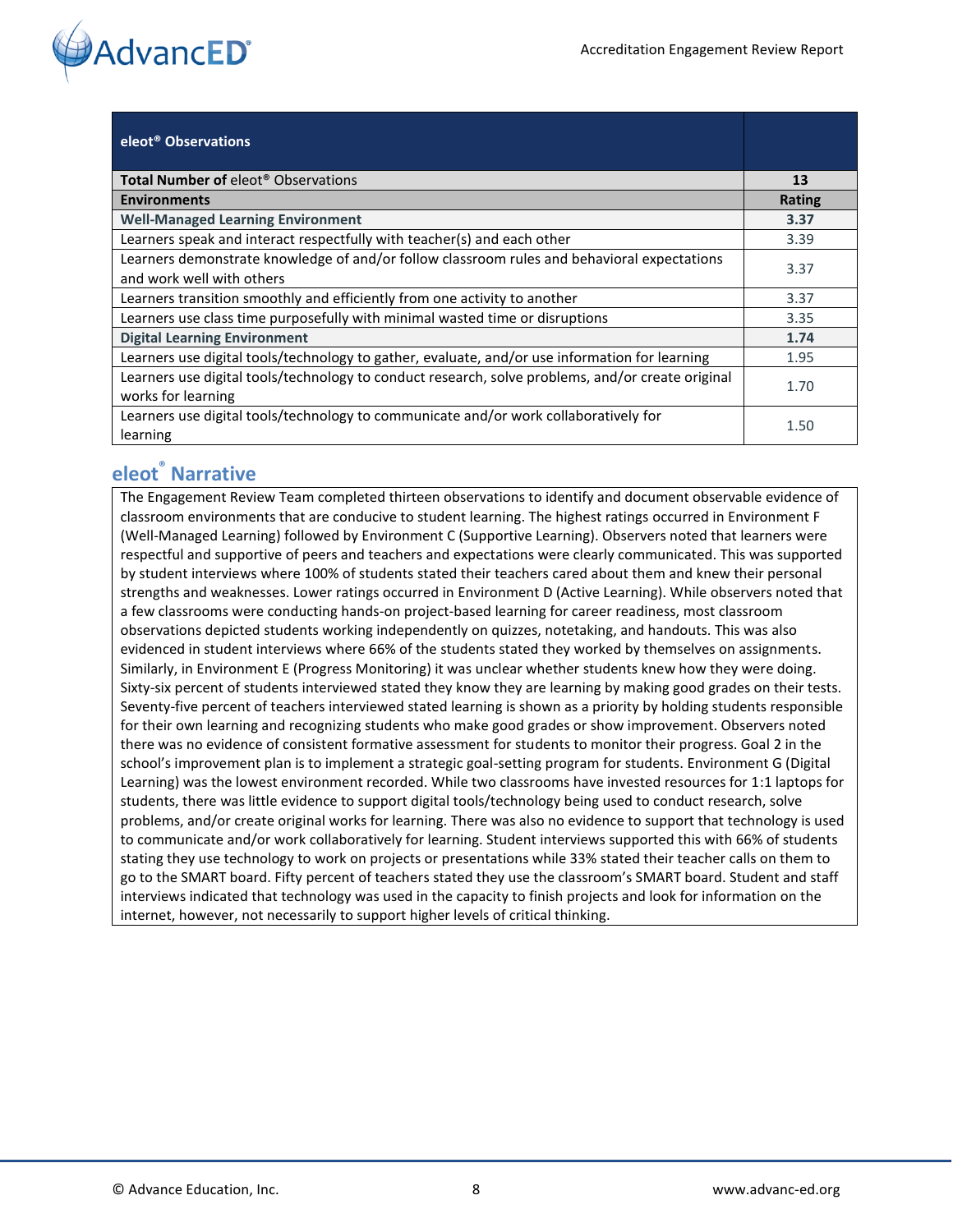

# <span id="page-8-0"></span>**Findings**

The chart below provides an overview of the institution ratings across the three Domains.



| <b>Rating</b>               | <b>Number of</b><br><b>Standards</b> |
|-----------------------------|--------------------------------------|
| Needs Improvement           |                                      |
| Emerging                    | 11                                   |
| <b>Meets Expectations</b>   | 10                                   |
| <b>Exceeds Expectations</b> |                                      |

### <span id="page-8-1"></span>**Powerful Practices**

Powerful Practices reflect noteworthy observations and actions that have yielded clear results in student achievement or organizational effectiveness and are actions that exceed what is typically observed or expected in an institution.

#### **Powerful Practice #1**

The institute has implemented a system to promote a positive relationship with all staff and students. **Primary Standard:** 3.7 (Secondary Standards 2.3, 2.4)

#### **Evidence:**

Building positive relations is an important effort for the school as explained during the principal and staff presentation. During this discussion, an overview of Project Aware was shared. The initiative stems from the Positive Behavior Intervention System (PBIS) that has also been implemented at the elementary school and middle school in Pershing County. Through Project Aware, staff assists students with social/emotional concerns. The administrator stated discipline problems have decreased since the implementation of Project Aware. While a small-school atmosphere lends itself to more student involvement and opportunities for stronger student and staff relationships, the staff commented they have seen an increase in positive relationships with students who are not usually involved in student activities. Comments from community members suggested a higher percentage of positive relationships with businesses and coalitions within the community since the focus on building positive relationships with stakeholders. Classroom observations also indicated positive teacher and student relationships.

### <span id="page-8-2"></span>**Opportunities for Improvement**

Opportunities for Improvement are those actions that will guide and direct institutions to specific areas that are worthy of additional attention.

#### **Opportunity for Improvement #1**

Formalize a systemic and systematic professional learning plan to train staff to analyze data in order to determine areas of progress in student achievement and collaborate on ideas to improve student learning. **Primary Standard:** 2.11 (Secondary standards 3.1,3.2)

#### **Evidence:**

Teacher interviews indicated that professional learning has been offered by Regional Professional Development Program (RPDP) trainers pertaining to content knowledge and curriculum expectations. The Project Aware coordinators have also conducted professional development on classroom strategies to enhance positive behaviors. Staff and leadership interviews also indicated most professional learning opportunities were available through online courses, peer observations, and feedback from the administrator. Staff interviews indicated there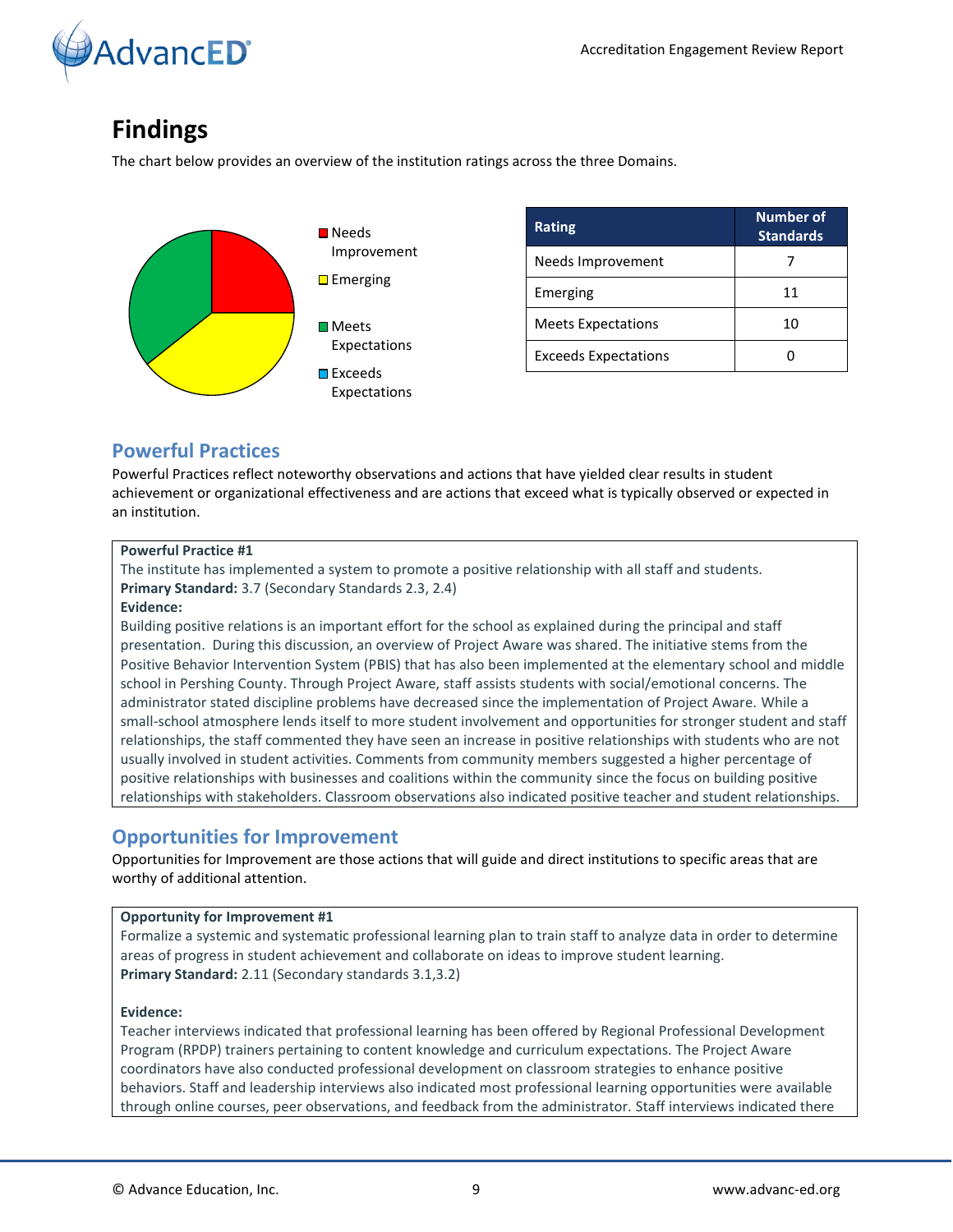

has been very limited training on the use of data to guide individual student improvement The school improvement Goal 1 is to implement a system-wide student growth data collection system. Goal 2 is to implement a strategic goal-setting program for students. Consistent professional learning on data analysis can be utilized to assist in the implementation of these goals.

#### <span id="page-9-0"></span>**Improvement Priorities**

Improvement priorities are developed to enhance the capacity of the institution to reach a higher level of performance and reflect the areas identified by the Engagement Review Team to have the greatest impact on improving student performance and organizational effectiveness.

#### **Improvement Priority #1**

Establish a process to collect and analyze a range of data and feedback in order to inform and include all stakeholders in collaborative decision making that results in continuous improvement. **Primary Standard:** 1.3 (Secondary standards 1.10, 2.7, 2.12)

#### **Evidence:**

Documentation provided indicated meetings with stakeholder were limited to staff members. While parent input was included in the documentation, staff interviews indicated most parents were staff members. Interviews with community members and parents, not employed by the school, indicated the school has kept them informed of school activities and decisions but were not involved in collaborative decision making based on data analysis.

# <span id="page-9-1"></span>**Accreditation Recommendation and Index of Educational Quality™ (IEQ™)**

The Engagement Review Team recommends to the AdvancED Accreditation Commission that the institution earns the distinction of accreditation for a five-year term. AdvancED will review the results of the Engagement Review to make a final determination, including the appropriate next steps for the institution in response to these findings.

AdvancED provides the Index of Education Quality™ (IEQ™) as a holistic measure of overall performance based on a comprehensive set of standards and review criteria. A formative tool for improvement, it identifies areas of success as well as areas in need of focus. The IEQ is comprised of the Standards Diagnostic ratings from the three Domains: 1) Leadership Capacity; 2) Learning Capacity, and 3) Resource Capacity and the results of eleot classroom observations. The IEQ results are reported on a scale of 100 to 400 and provide information about how the institution is performing compared to expected criteria.

<span id="page-9-2"></span>**Institution IEQ** 266.69

# **Conclusion Narrative**

Pershing County High School is commended for striving to improve student and staff relationships. Principal presentation, school documents, and staff interviews detailed the use of Project Aware, PBIS, and informal strategies to develop positive relationships. The school has made efforts to improve student performance on the writing portion of the ACT (Goal 3) by increasing the amount of time writing in the English classrooms. The administration and teacher interviews indicated the school is waiting to implement Goal 1 (implement a systemwide student growth data collection system) and Goal 2 (implement a strategic growth-setting program for students) of the school improvement plan in the upcoming school year. All three goals were created based on data reviewed during the AdvancED school improvement process. Parents, staff, students and community members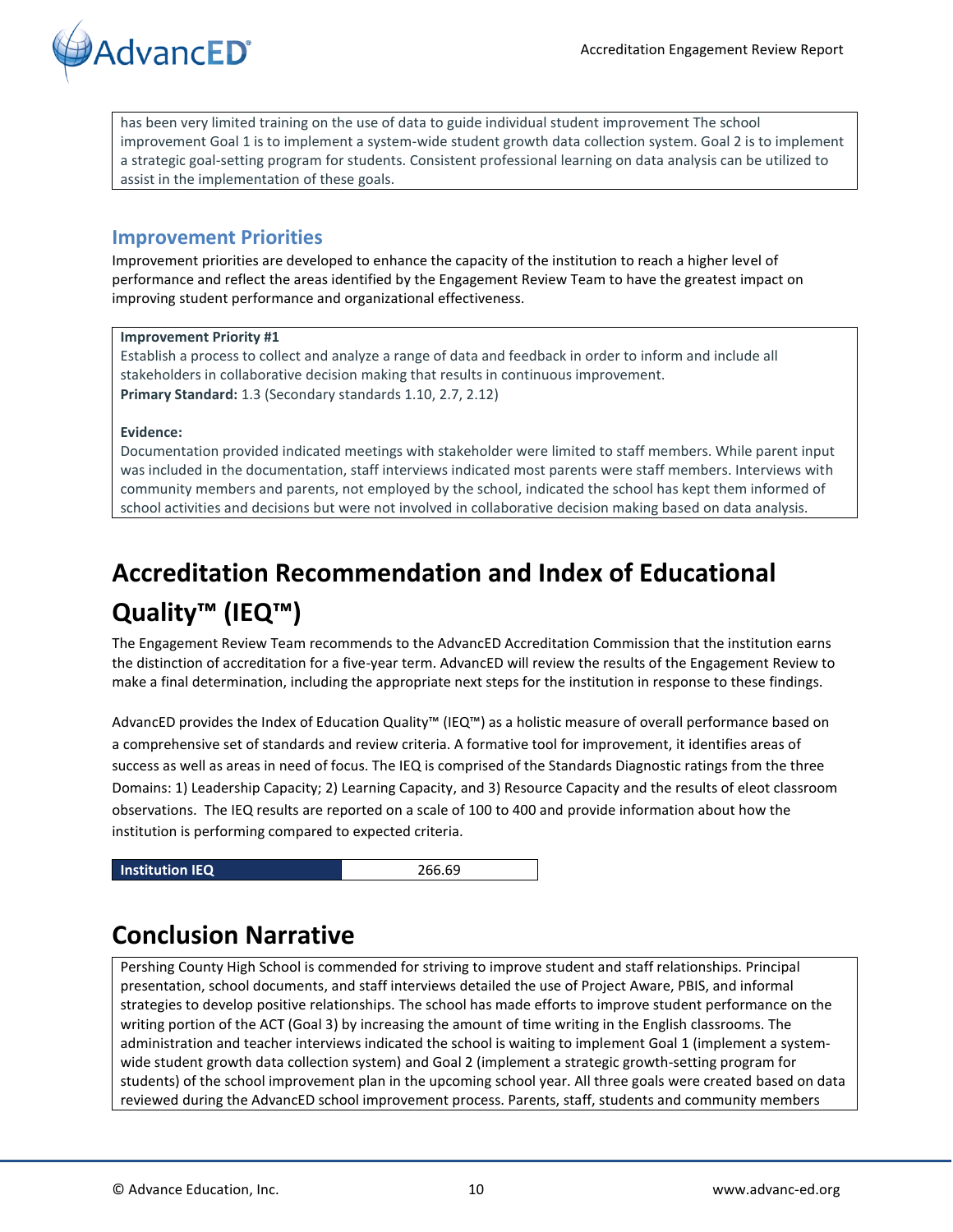# **AdvancED**<sup>®</sup>

commented on the number of caring staff members and the open-door policy that has increased communication between stakeholders. The staff and community truly believe students are in a safe, supportive and caring environment.

As the school moves forward with priorities to enhance the school improvement process, the Engagement Review Team recommends that the school begins to gather student achievement data more frequently and train teachers to analyze data in order to improve school-wide student achievement. This will help the school meet their improvement goals. While continuing to maintain communication with stakeholders, it is recommended the school involve all stakeholders in the decision-making process.

Adhering to the recommendations of the AdvancED Engagement Review Team and participating in a continuous school improvement process will result in increased student achievement at Pershing County High School. The school is encouraged to continue to use AdvancED resources such as surveys, inventories, and diagnostics as important tools in their ongoing efforts of self-assessment and reflection on practice as this will help all elements of the school become stronger. The school will become more sophisticated as a system, as its understanding of systems improvement increases. The entire school community, and most importantly, students benefit, as the school works to improve its systems and processes to increase school-wide effectiveness and enhance student learning.

# <span id="page-10-0"></span>**Next Steps**

The results of the Engagement Review provide the next step to guide the improvement journey of the institution in their efforts to improve the quality of educational opportunities for all learners. The findings are aligned to research-based criteria designed to improve student learning and organizational effectiveness. The feedback provided in the Accreditation Engagement Review Report will assist the institution in reflecting on their current improvement efforts and to adapt and adjust their plans to continuously strive for improvement.

Upon receiving the Accreditation Engagement Review Report the institution is encouraged to implement the following steps:

- Review and share the findings with stakeholders.
- Develop plans to address the Improvement Priorities identified by the Engagement Review Team.
- Use the findings and data from the report to guide and strengthen the institution's continuous improvement efforts.
- Celebrate the successes noted in the report
- Continue your Improvement Journey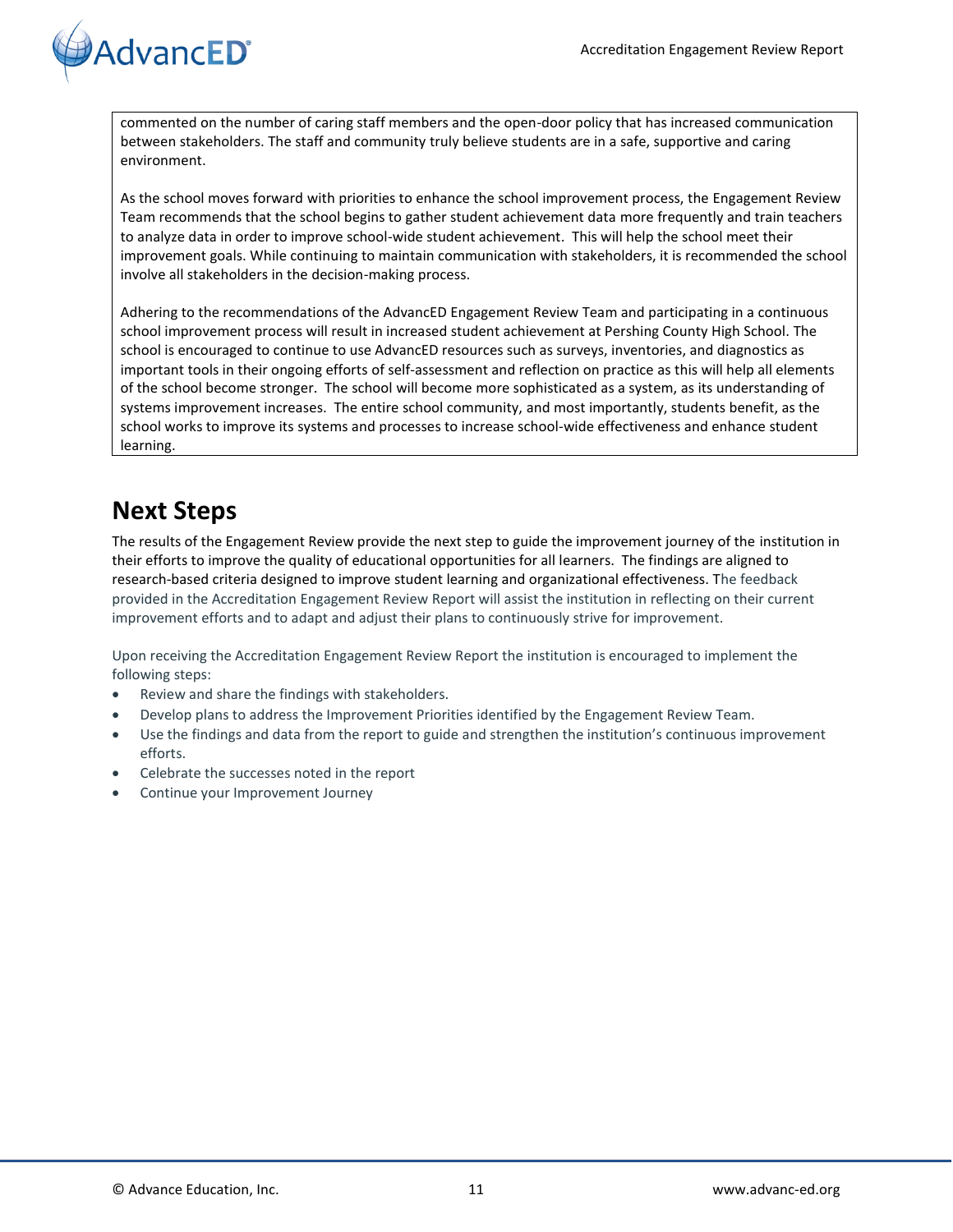



### <span id="page-11-0"></span>**Team Roster**

The Engagement Review Teams are comprised of professionals with varied backgrounds and professional experiences. All Lead Evaluators and Engagement Review Team members complete AdvancED training and eleot® certification to provide knowledge and understanding of the AdvancED tools and processes. The following professionals served on the Engagement Review Team:

| <b>Team Member Name</b>              | <b>Brief Biography</b>                                                                                                                                                                                                                                                                                                                                                                                                                                                                                                                                                                                                                                                                                                                                                                                                                                                                                                                                                                                                                                          |
|--------------------------------------|-----------------------------------------------------------------------------------------------------------------------------------------------------------------------------------------------------------------------------------------------------------------------------------------------------------------------------------------------------------------------------------------------------------------------------------------------------------------------------------------------------------------------------------------------------------------------------------------------------------------------------------------------------------------------------------------------------------------------------------------------------------------------------------------------------------------------------------------------------------------------------------------------------------------------------------------------------------------------------------------------------------------------------------------------------------------|
| Keri Pommerening - Lead<br>Evaluator | Keri Pommerening is the Director of Secondary Curriculum, Instruction, and<br>Assessment for the Lyon County School District in Yerington, Nevada. In that<br>position, she coordinates the curriculum implementation, instruction and<br>assessment activities for five high schools and five middle schools in Lyon<br>County. Mrs. Pommerening holds an MA degree in Educational Leadership and<br>Administration from the University of Phoenix. She also has her BS degree in<br>Elementary and Special Education. Mrs. Pommerening has experience as a<br>teacher and administrator in education as an elementary teacher, K-12<br>instructional coach and principal, K-12 professional development manager, and<br>secondary district director. Mrs. Pommerening also writes a weekly blog for<br>Two Literacy Leaders, twoliteracyleaders.com which is published on Twitter,<br>Facebook, and Instagram. She has served on several AdvancED Engagement<br>Reviews and continues to serve as a lead evaluator and AdvancED council<br>member for Nevada. |
| Patrick Peters - team member         | Patrick Peters has been a principal at Silver Stage High School in Lyon County<br>School District for the past thirteen years. Prior to that, he was the assistant<br>principal at the school for three years. He taught for eight years at Silver Stage<br>Middle School where he taught technology, social studies, and math. Patrick<br>graduated from Douglas High School in Minden, Nevada. He attended college<br>at Lassen College in Susanville, California and at Sonoma State University in<br>Rohnert Park, California. He earned his teaching degree at Sierra Nevada<br>College in Incline Village, Nevada and his master's degree in administration at<br>the University of Phoenix in Reno, Nevada.                                                                                                                                                                                                                                                                                                                                              |
| Robert K. Jones - team member        | Robert Jones is a school administrator for Lyon County School District in<br>Yerington, Nevada. He has been serving as a principal at Fernley High<br>School for the past 9 years. Previous to that, he served two years as an<br>Assistant Principal of Dayton High School and one year as an Assistant<br>Principal at Battle Mountain High School. Mr. Jones holds an MA degree<br>in Educational Leadership and Administration from the University of<br>Phoenix. He also has his BS degree in Secondary Education and a minor<br>in Geography. Robert has been in the education field for the past 18<br>years. He has been a member of the Nevada ACT Council for the past 9<br>years and has served as the chair-elect. Mr. Jones has served on<br>AdvancED External Review teams since 2008 and is excited to<br>participate as a member of several external review teams in 2018.                                                                                                                                                                      |